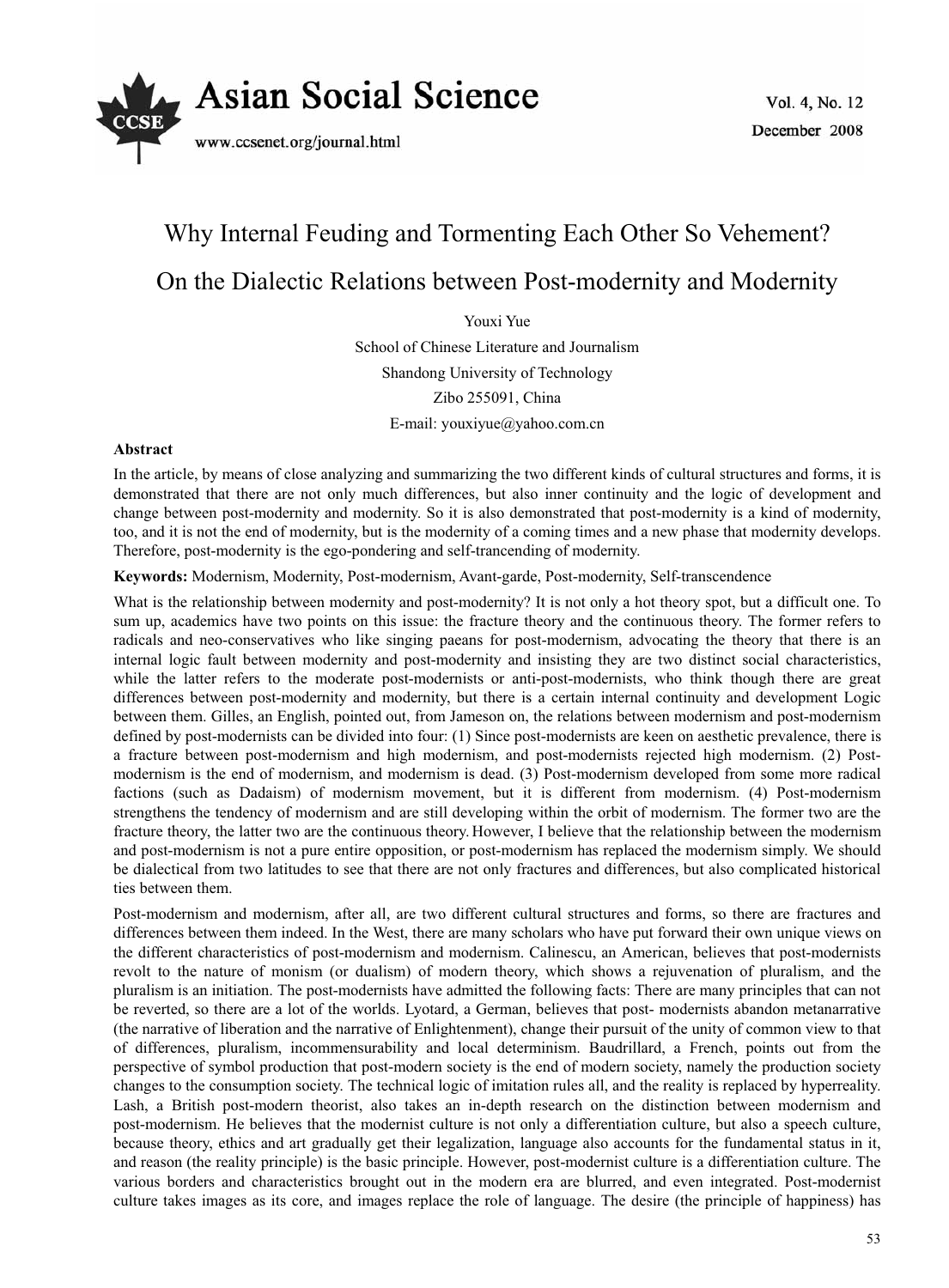become its basic principles. Jameson also pays attention to the differences between modernism and post-modernism. In his view, modernism is the model of the time depth, while post-modernism is the model of the space plane; Modernism is the anxiety of subject centralization, while post-modernism is the subject fragmentation of de-centralization; Modernism advocates aesthetic ideas of self-discipline, while post-modernism tends to the consumer logic of commercial society; Modernism has personalized style, while post-modernism has no style, and so on. then it is not the modern style, and so on. He also divided the history into such stages as state capitalism——realism, monopoly capitalism——modernism, advanced capitalism ——post-modernism, and the post-modernism is taken as a new stage of capitalism. All these post-modern theory not only shows the difference and fracture between post-modernism and modernism, but also reflects the diversity and complexity of the post-modernism itself.

There are fractures between post-modernism and modern, but to a certain extent, there are also the complex links between them indeed. In fact, modernity that came into being and developed with the emergence and development of capitalism has internal tension of opposing itself from the date of its birth. In the prophase of modernity, modernity has brought lots of uncivilized, or even very brutal consequences, but in general modernity mainly opposes tradition, but not evidently opposes itself. Only in its medium-term when it came out as a more typical, systemic ideal, extremes meeting, does modernity evidently change into its opposition, reflect and criticize itself strongly, and sink into a dilemma of love-hate. In other words, the modernity family contains two different forces from the very beginning indeed, which we here called "conservative forces" and "opposition forces". The former is a loyal supporter of the modernity, which protects the family's modernity system wholeheartedly and loyally, while the latter is the modernity family's a black sheep, which has an internal structure of the impulse against its family's modernity system. Only because they were very young and their personalities were not yet clear in the prophase of modernity, did they put their family interests to fight against "foreign invasion", tradition in the first place. So the contradiction between their family and their enemy was given top priority, and the conflicts within the family were alleviated, and they could unite to fight against their enemies unanimously. However, with their growing maturity, their personalities became clearer and clearer. To the medium-term of modernity, the traditional forces that they jointly oppose were insignificant to them, and the contradiction between the family and their enemies retreated to second-line, and the shortcomings of conservative forces exposed gradually, the contradictions within the family growing protruding, the arrogance of the opposition forces growing obvious, so the opposition and the conservative forces fought against each other and "revolution" openly with sword in hand, with the spearhead in both directions and with parted ways. Thus, conservatives and their opposition forces erected their banners, and each of them bacame a king on its own hill. Two hostile armies were composed. The family was divided into two opposing camps, namely conservative camp and the opposition camp, which is what we call broad modernism and narrow modernism.

In the inspection of broad modernism history, some careful western scholars noted that the modernity family was not a "monolithic" without gap, but has had many internal contradictions since its family came into being. Rousseau was not only the first people who began to use the concept modernity in the world, but also the first thinker to reflect on and challenge it. When he criticized capitalism modernity, Marx pointed out that the development of capitalism productivity was the great progress of humankind history, but it also caused an unprecedented class oppression, which made the socialist possible. Weber also exposed the inherent contradictions of capitalism modernity from another point of view. He said that modernity not only caused the rationalization of social life and bureaucracy of management, but also inevitably led to the repression and obedience, and made the rationalization become the dead "iron cage." In the big modernity family, with the development of modernity, the reactionary nature of conservative forces exposed gradually, while the opposition forces became stronger and stronger, its wings fuller and fuller, the contradictions within the family intensifying increasingly. As a result, the whole modernity family split into two antagonistic camps. Furthermore, the struggle between the two camps has been intensified. Conservative camp did its best to safeguard the institution of the family, while the opposition camp tried its best to rebel against the system of the family. Enlightenment modernity that western scholars put forth is a banner of the conservative camp, pursuing precision, clarity and unity in mathematical sense and metaphysics and absoluteness. Rationalization and tool reason are its basic representation, which specifically shows modernization of social life. Calinescu believes that the modernity is the inevitable product of capitalism development, scientific and technological progress, industrial revolution and the rapid changes of economy and society. Wellmer believes that the modernity is the process in which the continuously developing rationalization, bureaucratization and tool reason erode social life and modernism of Utopianism, scientism and foundationalism. However, the banner of cultural modernity (or aesthetic modernity), Calinescu called, was erected up in the opposition camp. The modernity was born in the modernity family, sucking the milk of modernity and growing up, but it was ungrateful, even biting the hand that feeds one, and embarked on a road opposed to modernity. Its inherent requirement is to comprehensively reject the former bourgeois modernity, and it is a drastic negative sentiment. Wellmer called it "romantic modernity" on a history perspective. Wellmer and Calinescu surveyed modernity on different perspectives, but they got the same point from different way. That is to say, they respectively took modern art as the basic representation of "aesthetic modernity" and "romantic modernity".